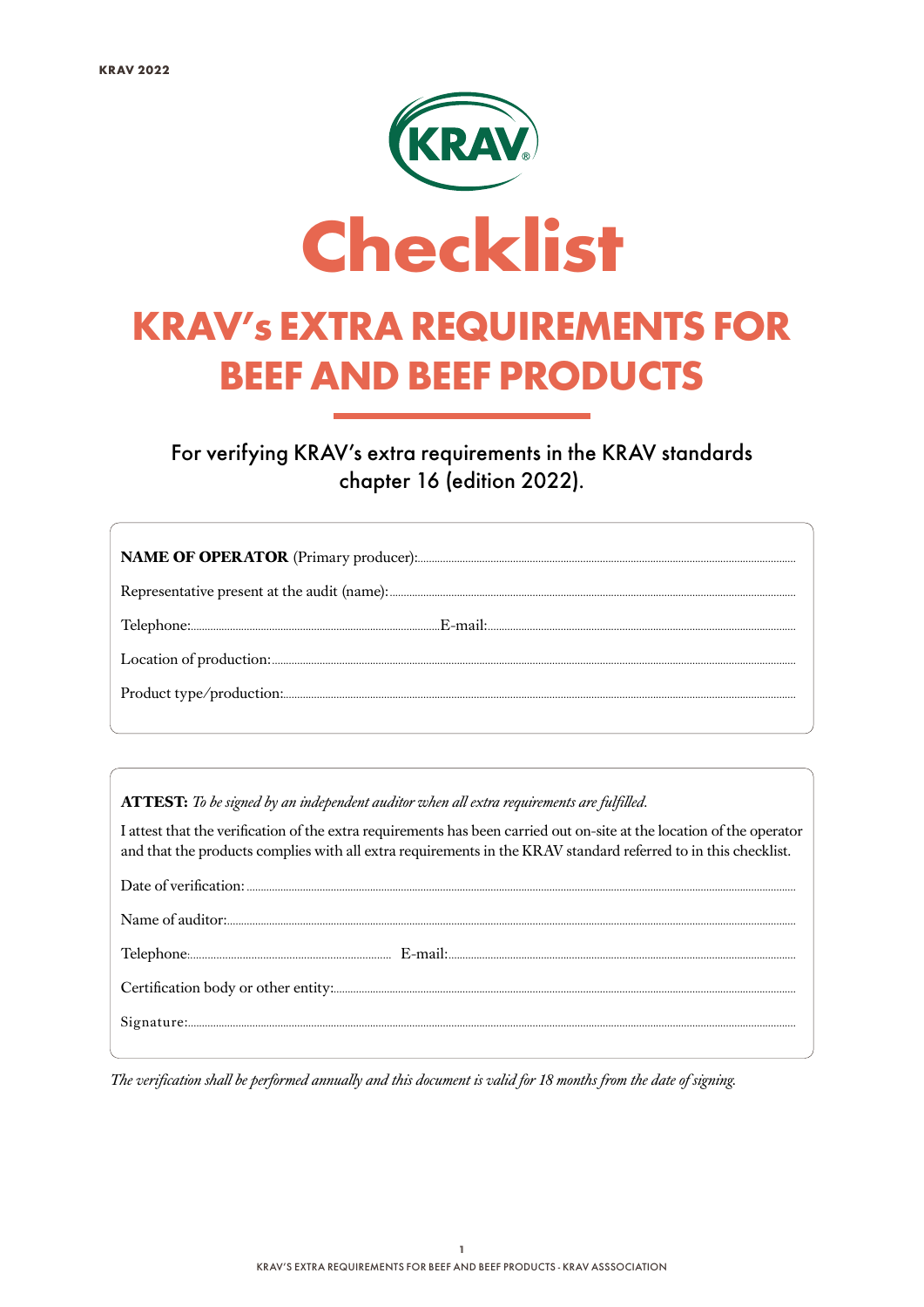#### WAYS TO VERIFY THE EXTRA REQUIREMENTS

This checklist shall be used to verify KRAV´s extra requirements in chapter 16 for the type of production mentioned above.

A prerequisite is that the operator is certified according to Regulation (EU) 2018/848 or to equivalent production rules in accordance with Article 33 in (EU) 2018/848. The product shall always be accompanied by a valid EU-certificate.

You will find more information about KRAVs extra requirements at our webpage: *[www.krav.se](www.krav.se/en/for-companies/extra-requirements-for-all-products/)* and the KRAV Standards at: *[www.krav.se/en/standards](https://www.krav.se/en/standards)*

The checklist shall be filled in and signed either by:

1. A person working as auditor at a certification body accredited for organic certification.

or

2. A person with experience from auditing according to standards for organic production or social responsibility, assigned by a KRAV-certified importer. It must be done by a person outside the company that is being audited.

KRAV has verification agreements with a number of certification bodies that can offer verification of KRAVs Extra Requirements, although any accredited Certification Body can use the checklists.

You will find a list of certification bodies with verification agreements here: *[www.krav.se](https://www.krav.se/en/asset/certification-bodies-with-verification-agreement/)*

The Operator must not use the KRAV-label, or state that the production is KRAV-certified. He or she can only state that KRAV´s extra requirements in chapter 16 (for the type of production that the checklist covers) have been verified.

The checklist is only valid as verification when all extra requirements are fulfilled. When asked for, the verification notes under each question, must be filled in.

For questions please contact: *[food@krav.se](mailto:food%40krav.se?subject=From%20extra%20requirements)*

#### 16.8.1 EXTRA REQUIREMENTS FOR ALL ANIMAL PRODUCTS

|                                                                                                                                                            | Fulfilled | Not fulfilled |
|------------------------------------------------------------------------------------------------------------------------------------------------------------|-----------|---------------|
| WITHDRAWAL PERIOD FOR VETERINARY MEDICINAL PRODUCTS                                                                                                        |           |               |
| • If veterinary medicinal products are used that have an approved withdrawal<br>period of zero days, then a withdrawal period of 48 hours must be applied. |           |               |
|                                                                                                                                                            |           |               |

*..........................................................................................................................................................................................................................................................*

*Verified through (e.g. documentation, ocular inspection): .........................................................................................................................................*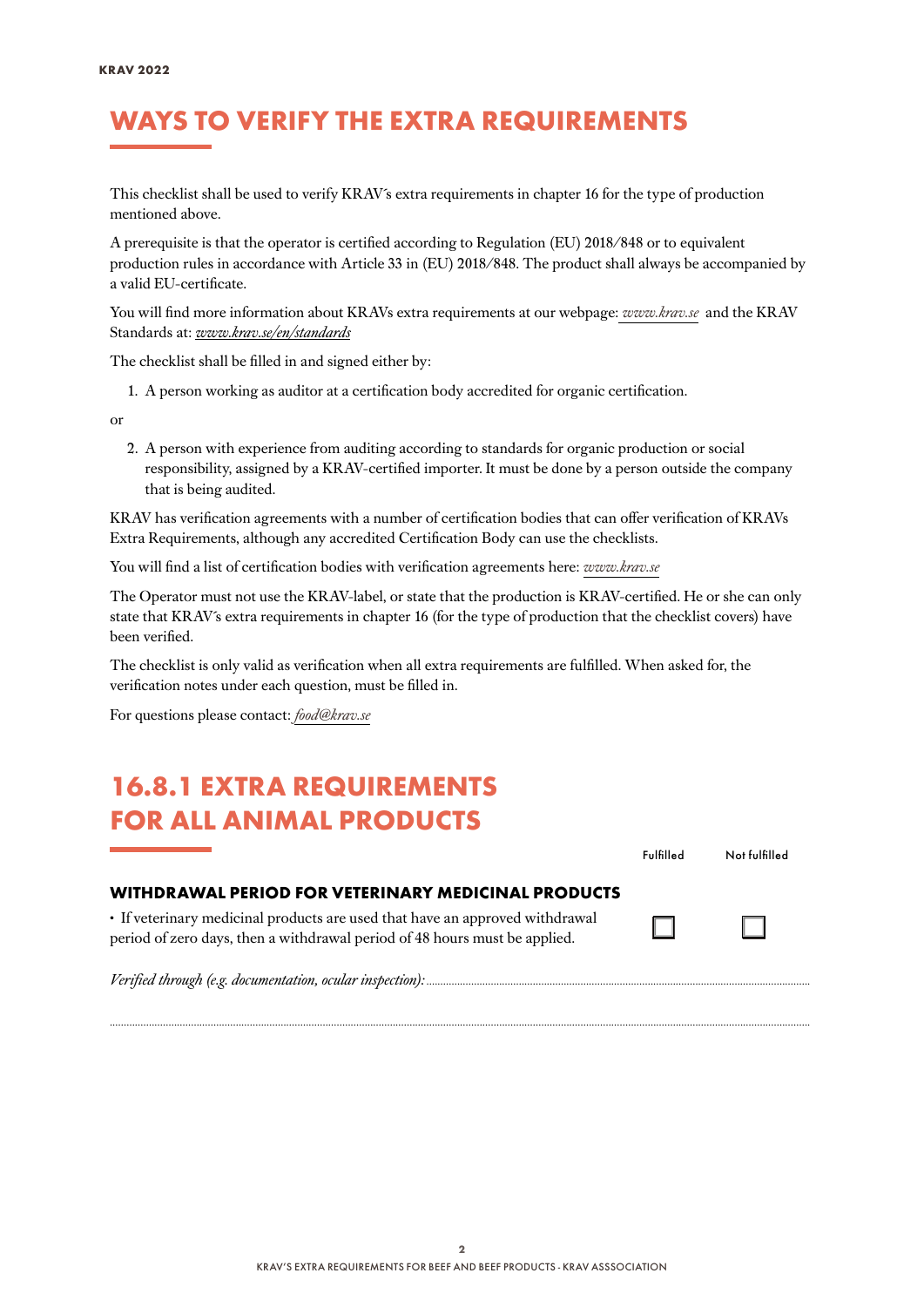### 16.8.5 EXTRA REQUIREMENTS FOR BEEF

| <b>NATURAL BEHAVIOUR</b><br>• Cows should be able to calve separately from other cows.<br>- If calving takes place outside, there must be adequate space and the cows themselves must<br>be able to get away from the herd.<br>- If the cows are kept on deep litter beds indoors, calving can take place in the                                                                    | Fulfilled | Not fulfilled |  |  |
|-------------------------------------------------------------------------------------------------------------------------------------------------------------------------------------------------------------------------------------------------------------------------------------------------------------------------------------------------------------------------------------|-----------|---------------|--|--|
| herd only if the animals are monitored so that the mother animal and calf<br>can be separated, if necessary, from the rest of the herd, at the latest,<br>immediately in conjunction with birth.                                                                                                                                                                                    |           |               |  |  |
| - If the cows are kept indoors in other ways, they must calve in a calving pen.                                                                                                                                                                                                                                                                                                     |           |               |  |  |
| · Calves must suckle for at least one day, i.e. at least 24 hours.                                                                                                                                                                                                                                                                                                                  |           |               |  |  |
|                                                                                                                                                                                                                                                                                                                                                                                     |           |               |  |  |
| <b>GRAZING</b>                                                                                                                                                                                                                                                                                                                                                                      |           |               |  |  |
| * During the growing season, all types of livestock must have access to pasture<br>more than 12 hours per day. Temporary indoor periods are permitted in the<br>following cases: sickness, severe insect infestation, calving, extreme weather,<br>mating, artificial insemination or for a maximum of two weeks before slaughter.                                                  |           |               |  |  |
| Cattle younger than six months as well as bulls for breeding must have outdoor<br>access during the growing season, but do not need to be provided with pasturage.                                                                                                                                                                                                                  |           |               |  |  |
|                                                                                                                                                                                                                                                                                                                                                                                     |           |               |  |  |
| <b>FEED SELF-SUFFICIENCY</b>                                                                                                                                                                                                                                                                                                                                                        |           |               |  |  |
| • At least 75 % of the feed must be produced on the keeper's farm or in cooperation<br>with one or more other organic farms. Feed can also be produced and sold to a feed<br>supplier and bought from the supplier. If cooperation with other organic farmers<br>takes place, those who produce feed must receive a corresponding amount of<br>manure from the livestock operation. |           |               |  |  |
|                                                                                                                                                                                                                                                                                                                                                                                     |           |               |  |  |
| <b>MUTILATIONS</b>                                                                                                                                                                                                                                                                                                                                                                  |           |               |  |  |
| · During castration and dehorning, anesthesia and analgesia must be used.<br>The procedure must be carried out before the calves are eight weeks old.<br>No mutilation other than castration and dehorning are permissible.                                                                                                                                                         |           |               |  |  |
|                                                                                                                                                                                                                                                                                                                                                                                     |           |               |  |  |

*..........................................................................................................................................................................................................................................................*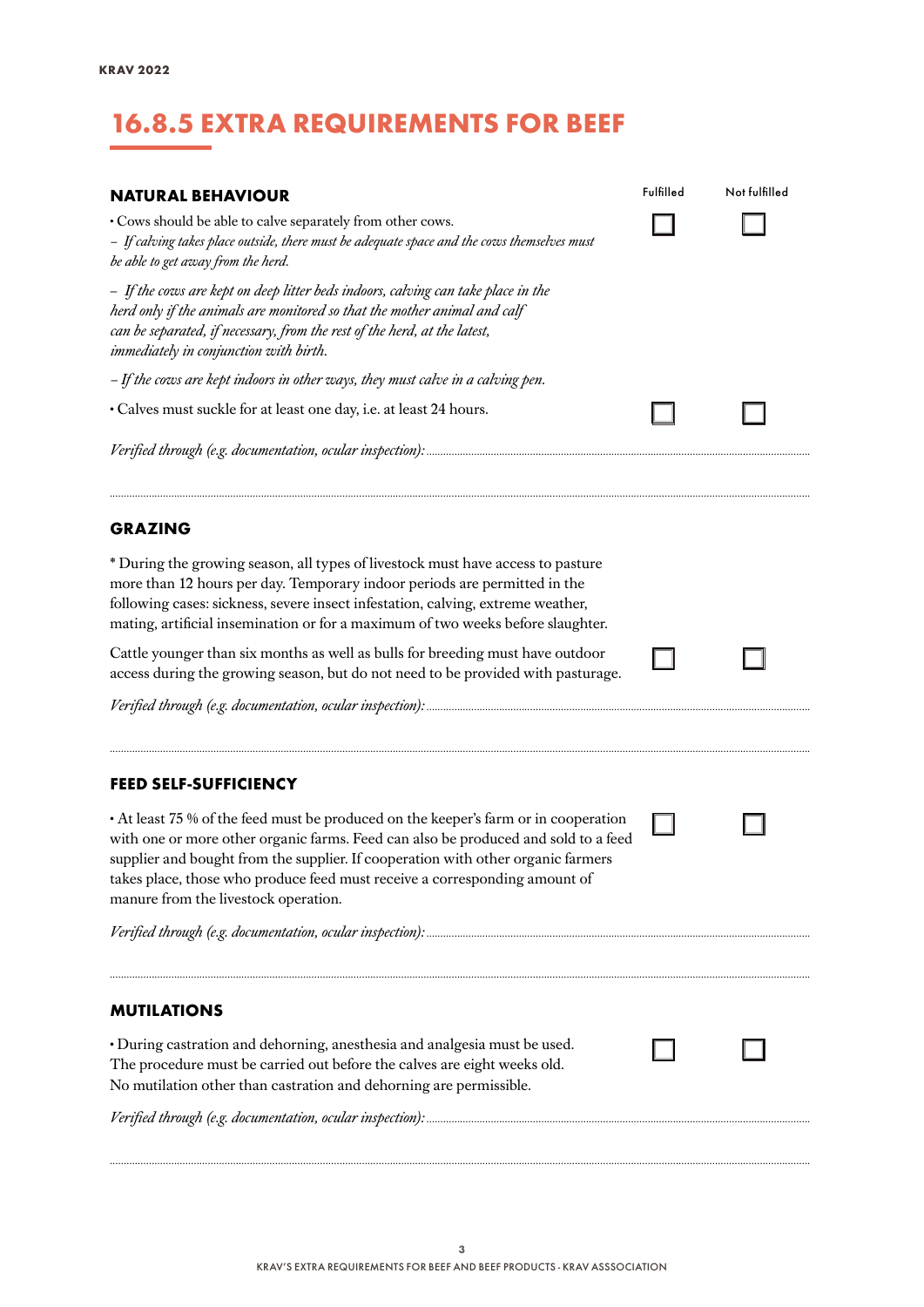## SOCIAL RESPONSIBILITY IN PRIMARY PRODUCTION

The production, including primary production, takes place in the European Union, the EEA area, Switzerland, UK, USA, Canada, Australia, New Zealand or Japan.

The operator has less than 10 employees, and are exempt from the documentation requirement.

The operator is certified according to a KRAV recognized standard for social responsibility or evaluated according to a KRAV recognized system for supplier evaluation. (Certificate or corresponding document shall be sent to the buyer.)

*If any of the conditions above are fulfilled, you do not have to fill in the checklist for social responsibility below.*

#### 16.4 SOCIAL RESPONSIBILITY – CHECKLIST

|                                                                                                                                                                                                                                                                                                               | Fulfilled | Not fulfilled |
|---------------------------------------------------------------------------------------------------------------------------------------------------------------------------------------------------------------------------------------------------------------------------------------------------------------|-----------|---------------|
| 16.4.2 National legislation on labour law must be complied with.                                                                                                                                                                                                                                              |           |               |
|                                                                                                                                                                                                                                                                                                               |           |               |
| 16.4.3 Products cannot be KRAV-certified if there are human rights violations<br>associated with the production. Activities where production takes place must<br>comply with the ILO core conventions, the UN Convention on the Rights of the<br>Child, and the UN Universal Declaration of Human Rights. (K) |           |               |
|                                                                                                                                                                                                                                                                                                               |           |               |
| 16.4.4 Forced or involuntary labour is prohibited.                                                                                                                                                                                                                                                            |           |               |
|                                                                                                                                                                                                                                                                                                               |           |               |
| 16.4.5 Employees must be treated equally, provided with the same opportunities<br>and not be subjected to discrimination.                                                                                                                                                                                     |           |               |
|                                                                                                                                                                                                                                                                                                               |           |               |
| 16.4.6. It is prohibited to employ children under 15 years of age. (K)<br>ILO's exception for limited extra work in accordance with ILO convention 138 applies.                                                                                                                                               |           |               |
| Verified through (e.g. documentation, ocular inspection, worker interviews):                                                                                                                                                                                                                                  |           |               |

*..........................................................................................................................................................................................................................................................*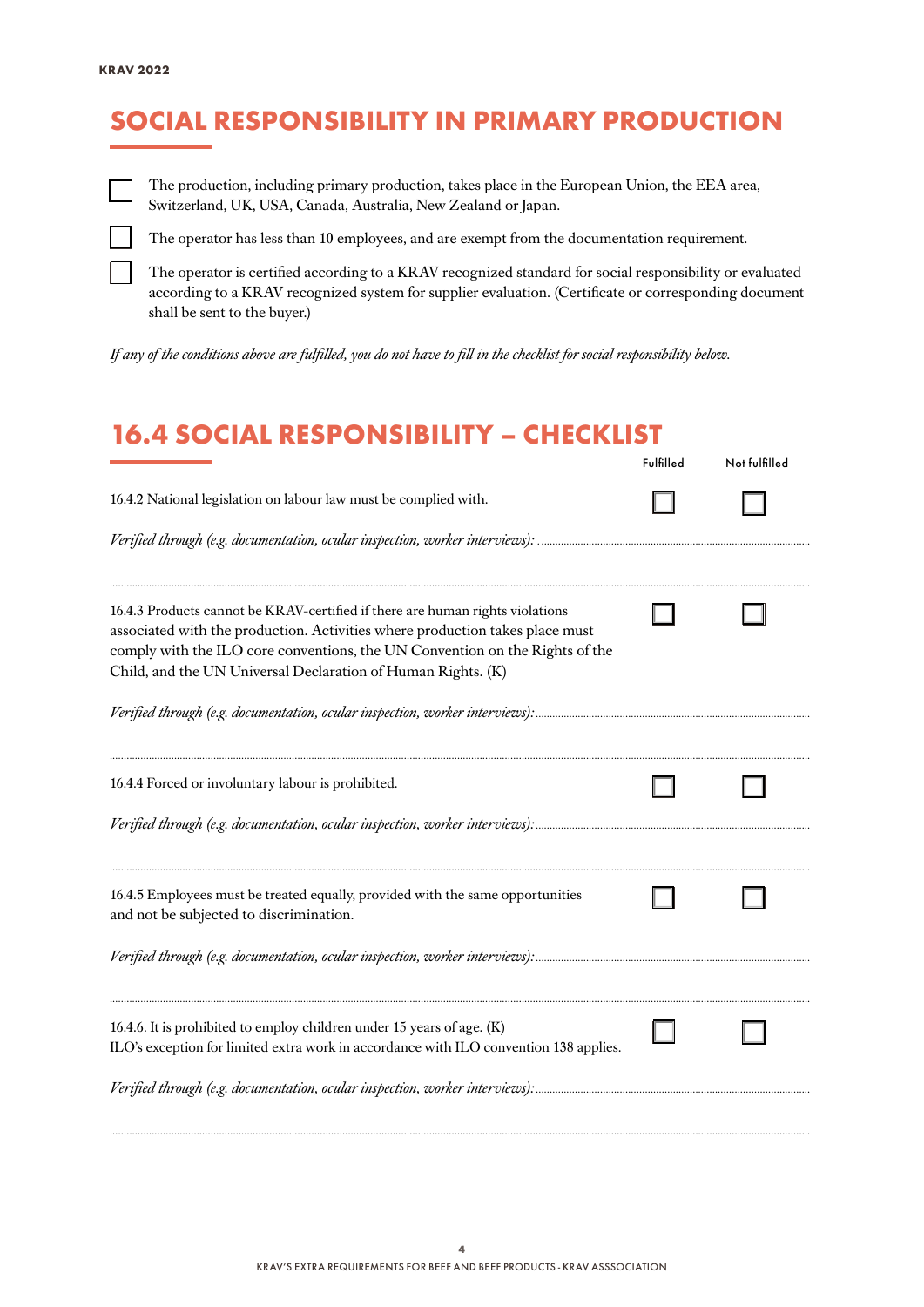# 16.4 SOCIAL RESPONSIBILITY – CHECKLIST

|                                                                                                                                                 | Fulfilled | Not fulfilled |
|-------------------------------------------------------------------------------------------------------------------------------------------------|-----------|---------------|
| 16.4.7 When child and young employees under 18 years of age are hired, it must<br>be ensured that:                                              |           |               |
| the work is not harmful to their health or development<br>the number of hours or scheduling of work does not affect<br>their school attendance. |           |               |
|                                                                                                                                                 |           |               |
| 16.4.8. Employees must have the opportunity to organize and the right<br>to collective bargaining.                                              |           |               |
|                                                                                                                                                 |           |               |
| 16.4.9. Employers must comply at the least with the alternative which follows that<br>most benefits employees:                                  |           |               |
| the statutory minimum wage in each respective country or<br>the industry standard implemented through collective bargaining<br>agreements.      |           |               |
|                                                                                                                                                 |           |               |
| 16.4.10. National legislation regarding working hours and overtime<br>must be complied with.                                                    |           |               |
|                                                                                                                                                 |           |               |
| 16.4.11. The work environment must be safe and not present a health risk.                                                                       |           |               |
|                                                                                                                                                 |           |               |
| 16.4.12. All employees must have a binding employment contract.                                                                                 |           |               |
|                                                                                                                                                 |           |               |

*..........................................................................................................................................................................................................................................................*